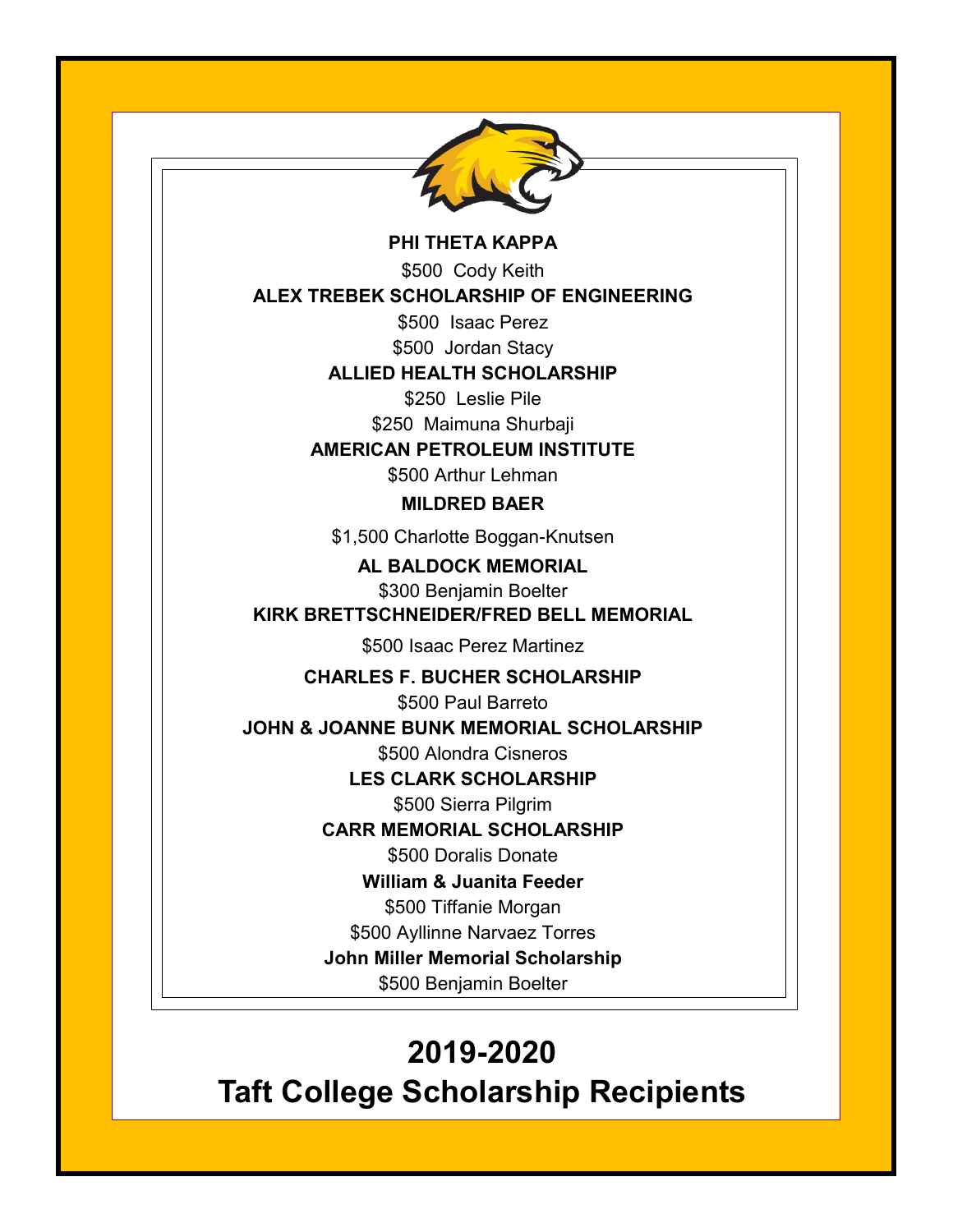

#### **KATIE OWENS MEMORIAL SCHOLARSHIP**

\$300 Christy Ann Hopfe

**KEALI'L LI'L PEARL MEMORIAL**

\$1,000 Kaycha Maramba

# **KERN DIVISION, CALIFORNIA RETIRED TEACHERS SCHOLARSHIP**

\$3,500 Emily dunham

\$3,500 Damaryz Hernandez Gill

\$3,500 Isabelle Martinez

# **KIWANIS**

\$500 Damaryz Hernandez Gil

**JAMES C. LIPSCOMB MEMORIAL**

\$1,000 Isabelle Martinez

# **BRIAN PAUL MCKEE MEMORIAL SCHOLARSHIP**

\$1,500 Tyler Purdy

**MICHAEL AND DENA MALONEY SCHOLARSHIP**

\$500 Alexander Hukill

**MICKELSON/GIBSON MEMORIAL**

\$250 Jordan Stacy

# **BERNARD OSHER SCHOLARSHIP**

\$14,300

Later in August

**PEPSI COLA/DR. PEPPER**

\$500

Sierra Pilgrim

**ROSALYN NUA MEMORIAL SCHOLARSHIP**

\$300

**Madison Barcelona**

# **2019-2020**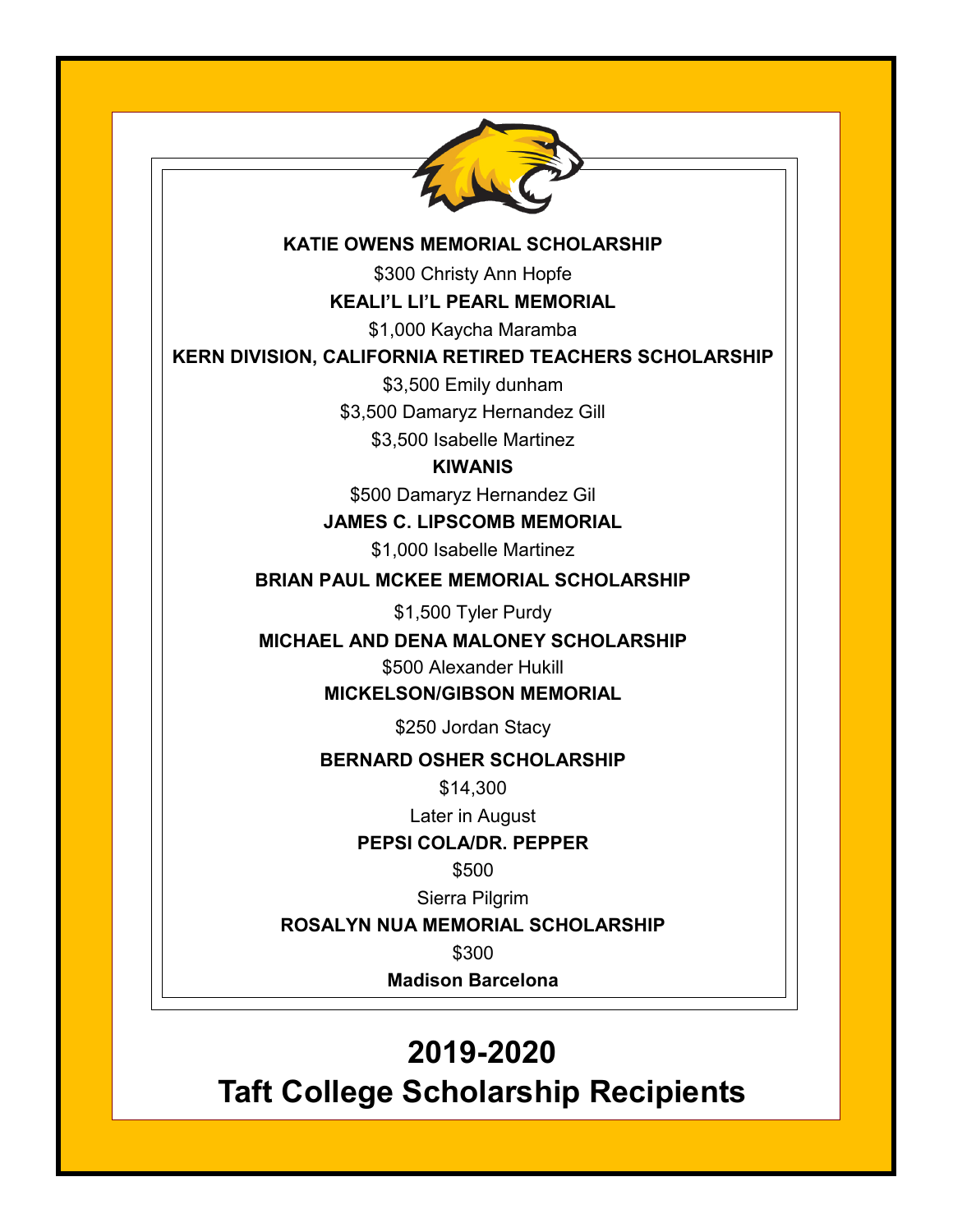

#### **ROTARY CLUB**

\$500 Alondra Cisneros

\$500 Sierra Pilgram

\$500 Makayla Kirby

# **BARBARA B. SEARLE MEMORIAL SCHOLARSHIP**

\$3,500 Makayla Kirby

# **CLYDE SHALER MEMORIAL SCHOLARSHIP**

\$1,000 Ahmed Shurbaji

#### **OPAL SMITH/HARRY WILSON**

#### **STEM/SCIENCE SCHOLARSHIP**

\$1,000 Leslie Pile

# **OPAL SMITH/HARRY WILSON DENTAL HYGIENE SCHOLARSHIP**

\$1,000 Doralis Donate

# **ORION SAFETY SERVICES SCHOLARSHIP**

\$500 Alan Rodriguez

#### **REAGAN SORENSEN MEMORIAL SCHOLARSHIP**

\$500 Sierra Pilgrim

# **SOROPTIMIST SCHOLARSHIP**

\$1,000 Sierra Pilgrim

# **DISABILITY SUPPORT PROGRAMS & SERVICES SCHOLARSHIP**

\$300 Maimuna Shurbaji

**TAFT COLLEGE ASO OFFICERS SCHOLARSHIP**

\$300 Sierra Pilgrim

\$300 Kaitlin Dansie

\$300 Joshua Vazquez

# **2019-2020**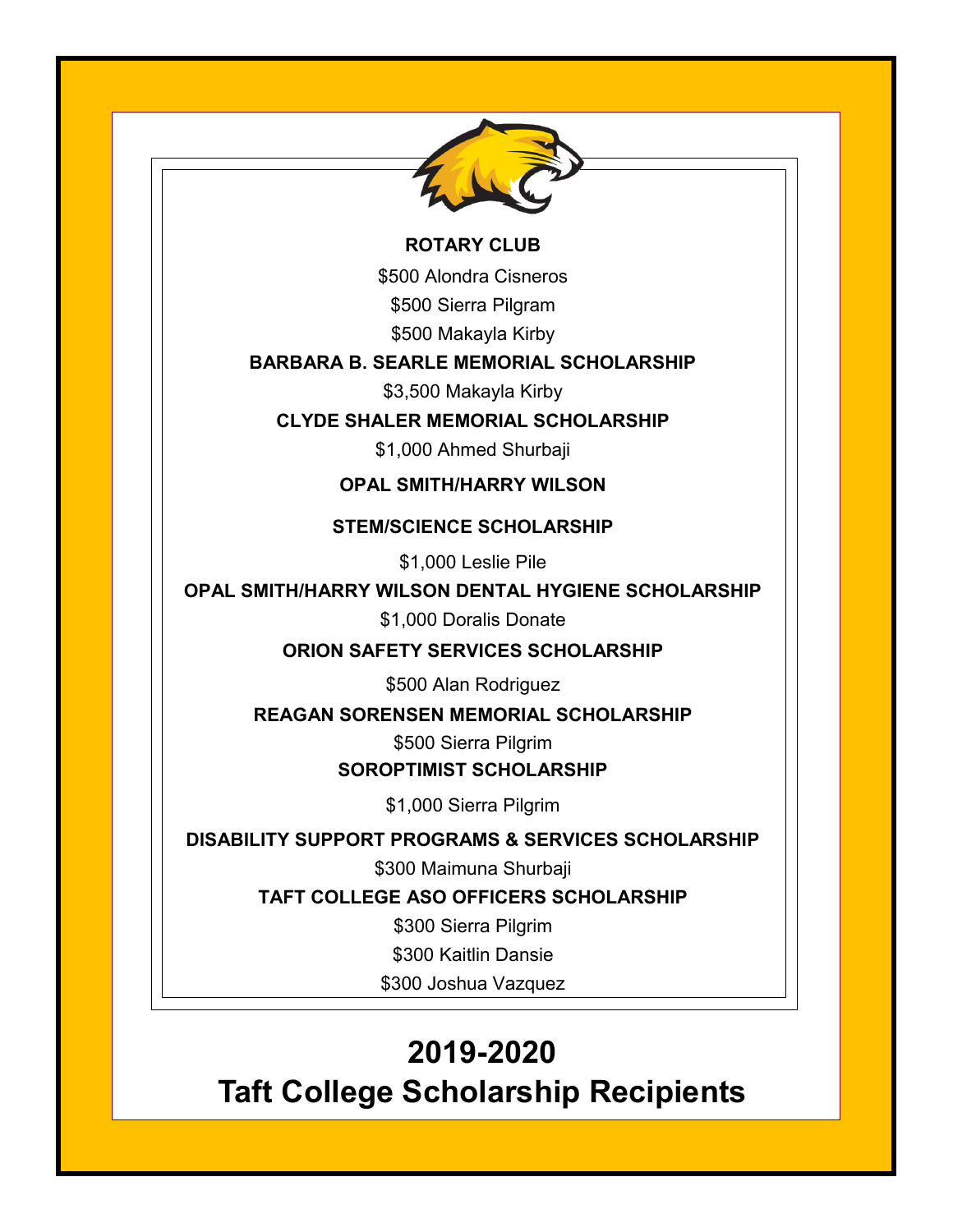

# **TAFT COLLEGE ASO ACADEMIC EXCELLENE SCHOLARSHIP**

\$500 Sierra Pilgrim

# **TAFT COLLEGE ASO ACTIVE MEMBER SCHOLARSHIP**

\$500 Joshua Vazquez

\$500 Giselle Pinal

# **TAFT COLLEGE ASO ATHLETIC ACHIEVEMENT SCHOLARSHIP**

\$500 Isabelle Martinez

**TAFT COLLEGE ASO SCHOLARSHIP ONE**

\$500 Jillian Cosby

**TAFT COLLEGE ASO SCHOLARSHIP TWO**

\$500 Baylee Lahargoue

# **TAFT COLLEGE BOOKSTORE SCHOLARSHIP**

\$250 Aylinne Narvaez Torres

\$250 Joshua Vazquez

# **TAFT COLLEGE FACULTY ASSOCIATION**

\$500 Isabelle Martinez \$500 Jordan Stacy

\$360 Paul Barretto

\$360 Damaryz Hernandez Gill

\$360 Alexander Huskill

\$360 Makayla Kirby

\$360 Tyler Purdy

\$250 Maria Bravo

\$250 Eric Caballero

\$250 Emily Dunham

\$250 Gloria Gamez Gill

\$200 Malissa Cartwright

# **2019-2020**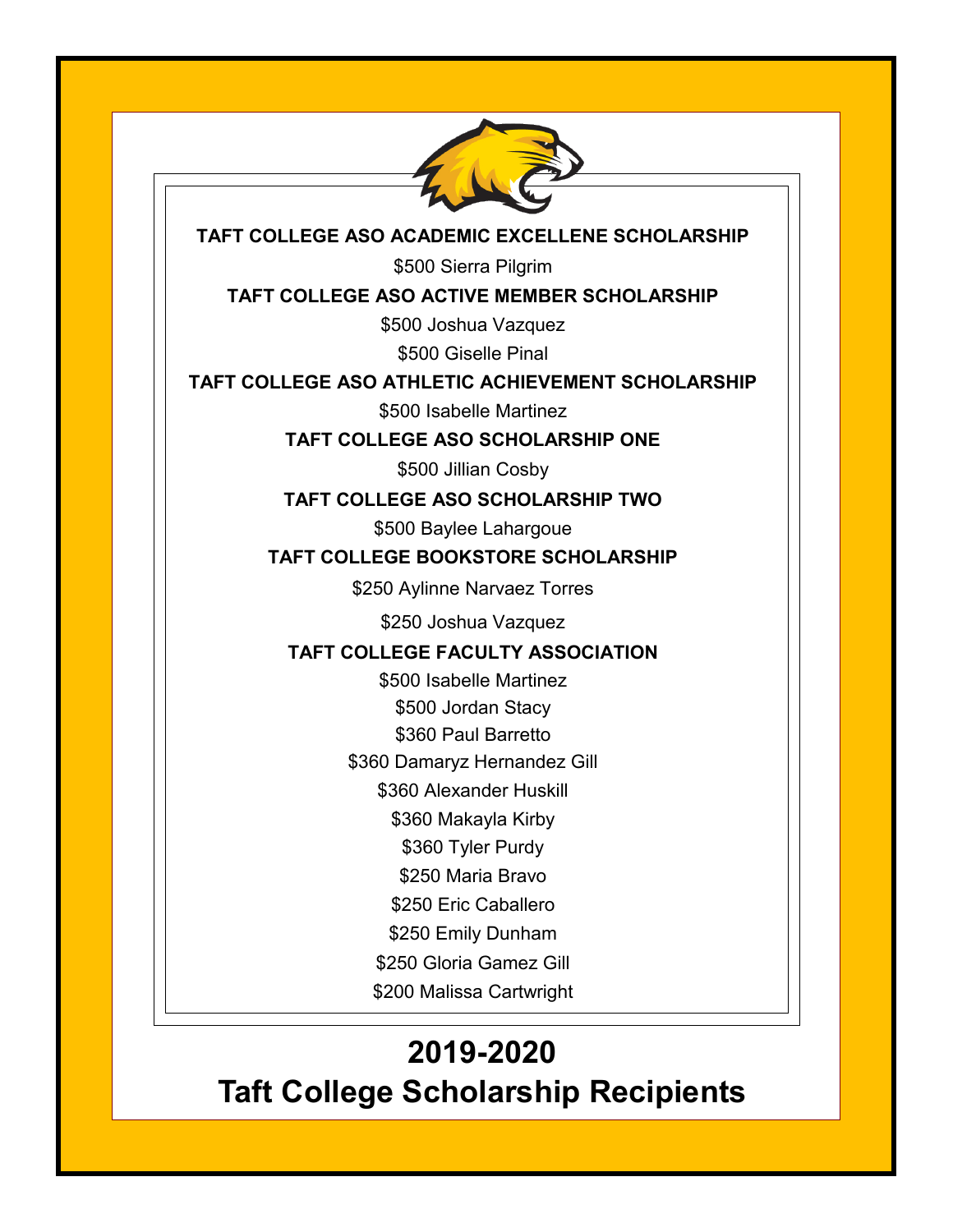

# **TAFT COLLEGE FOUNDATION FAMILY SCHOLARSHIP**

\$500 Julianna Escobedo

# **TAFTCOLLEGE MATH DEPARTMENT SCHOLARSHIP**

\$400 Makayla Kirby

# **TAFT COLLEGE MEN'S SCHOLAR ATHLETE**

\$300

#### **TAFT COLLEGE STEM SCHOLARSHIP**

\$300 Manimuna Shurbaji

\$300 Arthur Lehman

\$300 Makayla Kirby

**TAFT COLLEGE STUDENT SERVICES SCHOLARSHIP**

\$500 Alexander Hukill

**TAFT COLLEGE WOMEN'S SCHOLAR ATHLETE**

\$300 Sierra Pilgrim

**TAFT SPORTMAN'S CLUB**

\$500 Whisper-Lynn Null

\$500 Emily Dunham

\$500 Sierra Pilgrim

\$500 Daisy Rosales

**SOCIAL SCIENCE RESEARCH GROUP SCHOLARSHIP**

\$350 Jillian Cosby

**TRICE HARVEY MEMORIAL SCHOLARSHIP**

\$1,000 Sierra Pilgrim

# **2019-2020**